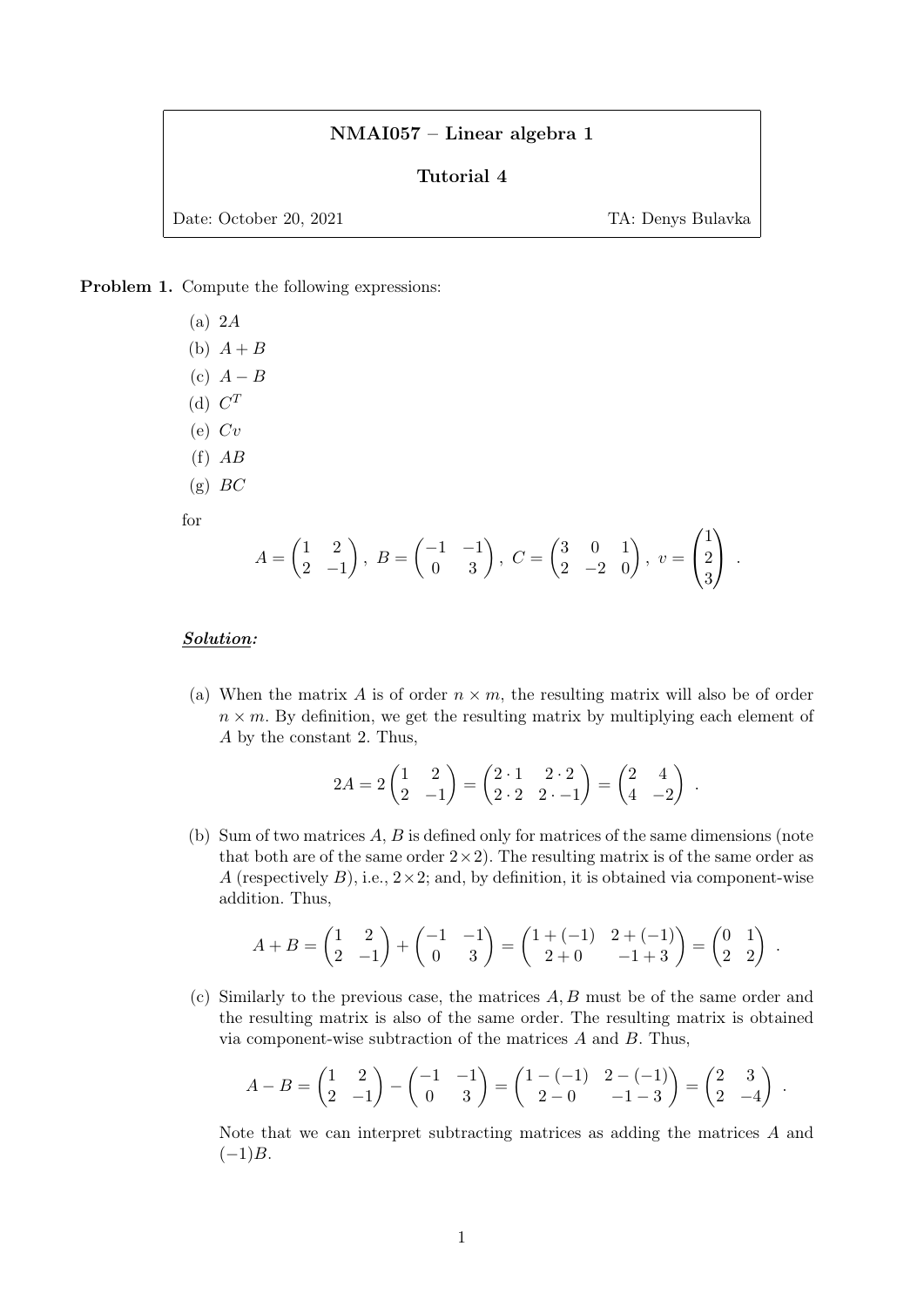(d) If the original matrix is of the order  $n \times m$  then the transpose is of order  $m \times n$ . The element at position  $i, j$  in the transpose is equal to the element at position  $j, i$  in the original matrix. Thus,

$$
C^{T} = \begin{pmatrix} 3 & 0 & 1 \\ 2 & -2 & 0 \end{pmatrix}^{T} = \begin{pmatrix} 3 & 2 \\ 0 & -2 \\ 1 & 0 \end{pmatrix}.
$$

(e) If the matrix C is of order  $m \times n$  then the vector v must be of dimension n and their product is a vector of dimension m. We are given a matrix C of order  $2 \times 3$ and a vector v of dimension 3, and, therefore, the dimensions of  $C$  and v allow to compute the product which is vector of dimension 2. Thus,

$$
Cv = \begin{pmatrix} 3 & 0 & 1 \\ 2 & -2 & 0 \end{pmatrix} \begin{pmatrix} 1 \\ 2 \\ 3 \end{pmatrix} = \begin{pmatrix} 3 \cdot 1 + 0 \cdot 2 + 1 \cdot 3 \\ 2 \cdot 1 + (-2) \cdot 2 + 0 \cdot 3 \end{pmatrix} = \begin{pmatrix} 6 \\ -2 \end{pmatrix}.
$$

Note that product of a matrix and a vector is a special case of a product of matrices. In the above case, of the matrix  $C$  of order  $2 \times 3$  and a matrix of order  $3 \times 1$  corresponding to the vector v.

(f) If the matrix A is of order  $m \times n$  then the matrix B must be of order  $n \times o$  and their product is a matrix of order  $m \times o$ . We are given matrices A and B of order  $2 \times 2$  (their product is defined) and their product is of order  $2 \times 2$ .

$$
AB = \begin{pmatrix} 1 & 2 \\ 2 & -1 \end{pmatrix} \begin{pmatrix} -1 & -1 \\ 0 & 3 \end{pmatrix}
$$
  
=  $\begin{pmatrix} 1 \cdot (-1) + 2 \cdot 0 & 1 \cdot (-1) + 2 \cdot 3 \\ 2 \cdot (-1) + (-1) \cdot 0 & 2 \cdot (-1) + (-1) \cdot 3 \end{pmatrix}$   
=  $\begin{pmatrix} -1 & 5 \\ -2 & -5 \end{pmatrix}$ .

(g) If the matrix B is of order  $m \times n$  then the matrix C must be of order  $n \times o$  and their product is a matrix of order  $m \times o$ . The matrix B is of order  $2 \times 2$  and the matrix C of order  $2 \times 3$  (their product is defined) and their product is of order  $2 \times 3$ .

$$
BC = \begin{pmatrix} -1 & -1 \\ 0 & 3 \end{pmatrix} \begin{pmatrix} 3 & 0 & 1 \\ 2 & -2 & 0 \end{pmatrix}
$$
  
= 
$$
\begin{pmatrix} (-1) \cdot 3 + (-1) \cdot 2 & (-1) \cdot 0 + (-1) \cdot (-2) & (-1) \cdot 1 + (-1) \cdot 0 \\ 0 \cdot 3 + 3 \cdot 2 & 0 \cdot 0 + 3 \cdot (-2) & 0 \cdot 1 + 3 \cdot 0 \end{pmatrix}
$$
  
= 
$$
\begin{pmatrix} -5 & 2 & -1 \\ 6 & -6 & 0 \end{pmatrix}.
$$

Problem 2. Prove or disprove the following:

- (a) For all matrices  $A \in \mathbb{R}^{m \times n}$ ,  $A + A = 2A$ .
- (b) For all square matrices  $A \in \mathbb{R}^{m \times m}$ ,  $A = A^T$ .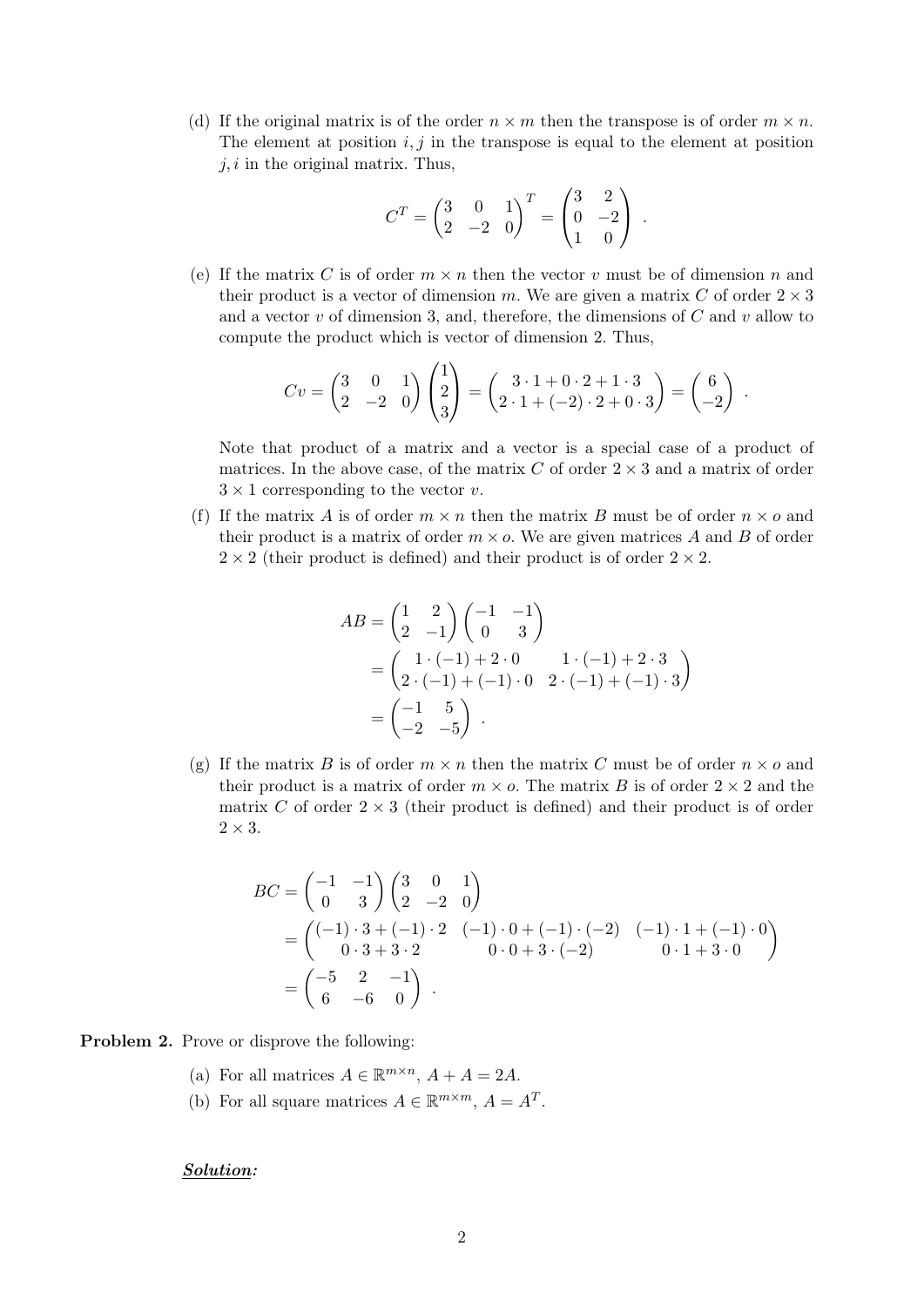(a) First, we verify that both sides of the identity are well defined.

For the left side, we need to verify that the addition is well defined, i.e., the matrices must be of the same order. As we are adding the matrix  $A$  to itself, and the dimensions are trivially identical. Thus, the left side of the identity is well defined for all A.

On the right side we are multiplying  $A$  with a constant 2. This operation can be performed with an arbitrary matrix A, and, thus, the right side of the identity is well defined for all matrices A.

It is important to not forget this step! It might be the case that the identity holds if and only if both sides are well defined. Consider for example the statement: for all  $A \in \mathbb{R}^{m \times n}$  and  $B \in \mathbb{R}^{o \times p}$ :  $A + B - B = A$ 

Second, we verify the identity by verifying that 1) the two sides of the identity are of the same dimension and 2) they are component-wise equal. As for the left side, the result of adding two matrices of order  $m \times n$  is, by definition, a matrix of order  $m \times n$ . As for the right side, the result of multiplying a matrix of order  $m \times n$  by a constant is, by definition, a matrix of order  $m \times n$ . Therefore, both sides are of the same order.

Fianlly, we verify that the left and right side are component-wise equal. For all row indices  $i$  and column indices  $j$ , show that:

- $[A + A]_{i,j} = A_{i,j} + A_{i,j}$  (by definition of matrix addition)  $= 2A_{i,j}$  (adding two real values)  $=[2A]_{i,j}$ . (by definition of multiplication of matrix by constant)
- (b) To dispove the statement, we give a counterexample. We present a matrix A that satisfies the assumptions but violates the statement.

For example, we can choose  $A = \begin{pmatrix} 1 & 1 \\ 0 & 1 \end{pmatrix}$ . The only assumption is that the matrix is square, which is satisfied by our choice of A. Moreover,  $A<sup>T</sup> = \begin{pmatrix} 1 & 0 \\ 1 & 1 \end{pmatrix} \neq$ 

$$
\begin{pmatrix} 1 & 1 \\ 0 & 1 \end{pmatrix} = A.
$$

If it is not clear that our counter-example satisfies some of the assumptions of the statement then we need to prove it satisfies the assumptions.

It is interesting to find also the minimal additional assumptions which make the statement true. In this case, we would need A to be symmetric.

**Problem 3.** Compute  $(-1)A + 2BC$  for matrices

$$
A = \begin{pmatrix} 3 & 1 \\ 4 & 1 \end{pmatrix}, B = \begin{pmatrix} 5 & 9 \\ 2 & 7 \end{pmatrix}, C = \begin{pmatrix} 1 & -1 \\ 2 & 2 \end{pmatrix}.
$$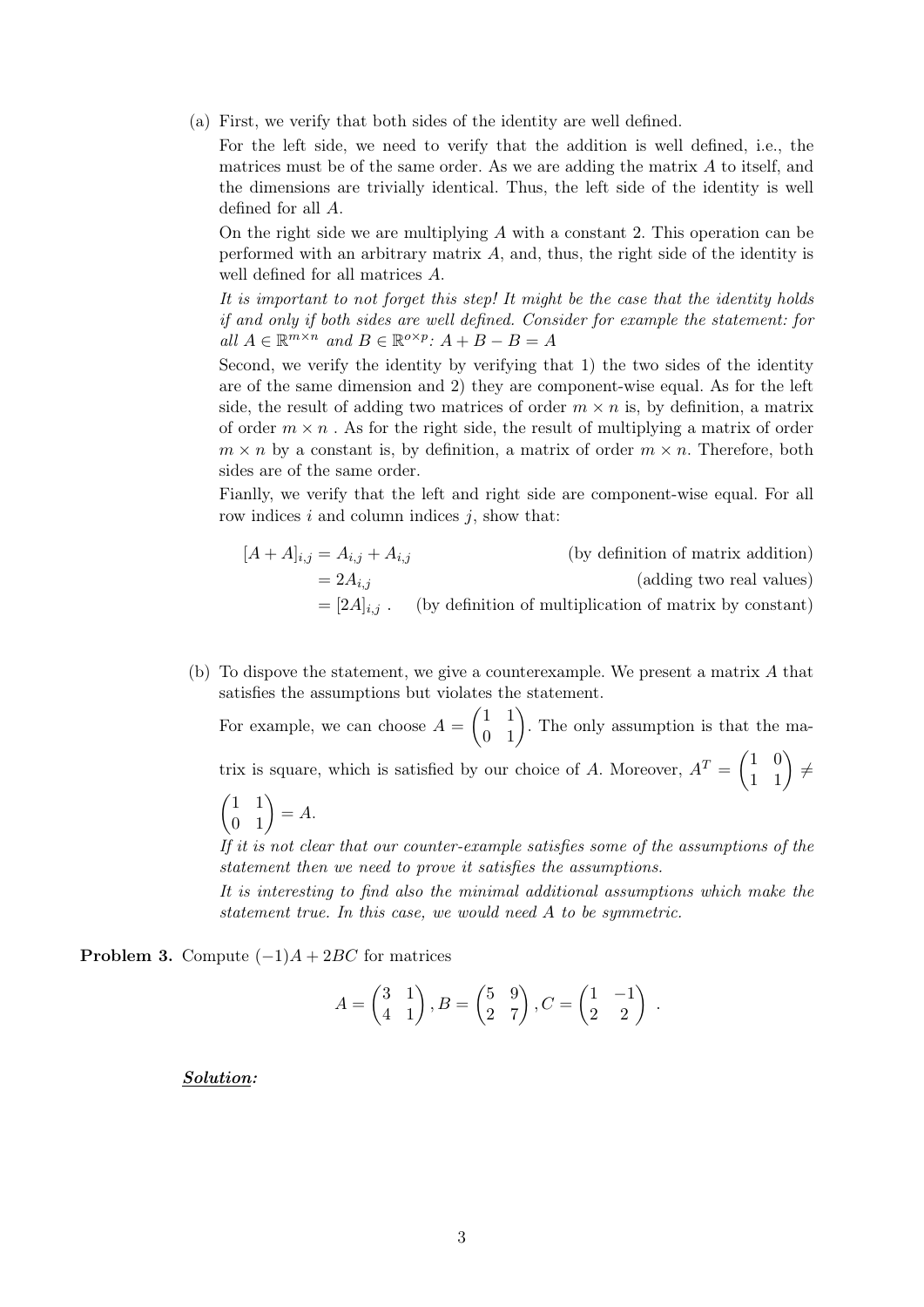$$
(-1)\begin{pmatrix} 3 & 1 \\ 4 & 1 \end{pmatrix} + 2\begin{pmatrix} 5 & 9 \\ 2 & 7 \end{pmatrix} \begin{pmatrix} 1 & -1 \\ 2 & 2 \end{pmatrix}
$$
  
=  $\begin{pmatrix} (-1) \cdot 3 & (-1) \cdot 1 \\ (-1) \cdot 4 & (-1) \cdot 1 \end{pmatrix} + 2\begin{pmatrix} 5 \cdot 1 + 9 \cdot 2 & 5 \cdot (-1) + 9 \cdot 2 \\ 2 \cdot 1 + 7 \cdot 2 & 2 \cdot (-1) + 7 \cdot 2 \end{pmatrix}$   
=  $\begin{pmatrix} -3 & -1 \\ -4 & -1 \end{pmatrix} + 2\begin{pmatrix} 23 & 13 \\ 16 & 12 \end{pmatrix}$   
=  $\begin{pmatrix} -3 & -1 \\ -4 & -1 \end{pmatrix} + \begin{pmatrix} 2 \cdot 23 & 2 \cdot 13 \\ 2 \cdot 16 & 2 \cdot 12 \end{pmatrix}$   
=  $\begin{pmatrix} -3 & -1 \\ -4 & -1 \end{pmatrix} + \begin{pmatrix} 46 & 26 \\ 32 & 24 \end{pmatrix}$   
=  $\begin{pmatrix} -3 + 46 & -1 + 26 \\ -4 + 32 & -1 + 24 \end{pmatrix} = \begin{pmatrix} 43 & 25 \\ 28 & 23 \end{pmatrix}$ 

**Problem 4.** Solve the systems of linear equations  $(A | b)$  and  $(B | c)$  given by

$$
A = \begin{pmatrix} 2 & 3 \\ 1 & 2 \end{pmatrix} \text{ a } b = \begin{pmatrix} 2 \\ 1 \end{pmatrix}, \text{ and}
$$

$$
B = \begin{pmatrix} 1 & 1 & 2 \\ 1 & 1 & 1 \\ 2 & 2 & 0 \end{pmatrix} \text{ a } c = \begin{pmatrix} 3 \\ 1 \\ -2 \end{pmatrix}.
$$

Verify the correctness of your result  $x$  (resp.  $y$ ) by computing the matrix product  $Ax = b$  (resp.  $By = c$ ).

# Solution:

The solution for the system  $Ax = b$  is the vector  $x = (1,0)^T$ . We verify the correctness as follows:

$$
\begin{pmatrix} 2 & 3 \ 1 & 2 \end{pmatrix} \begin{pmatrix} 1 \ 0 \end{pmatrix} = \begin{pmatrix} 2 \cdot 1 + 3 \cdot 0 \ 1 \cdot 1 + 2 \cdot 0 \end{pmatrix} = \begin{pmatrix} 2 \ 1 \end{pmatrix}.
$$

Solution for the system  $By = c$  is the vector  $y = (-1-t, t, 2)^T$ , where  $t \in \mathbb{R}$ . We verify the correctness as follows:

$$
\begin{pmatrix} 1 & 1 & 2 \ 1 & 1 & 1 \ 2 & 2 & 0 \end{pmatrix} \begin{pmatrix} -1 - t \ t \ 2 \end{pmatrix} = \begin{pmatrix} 1 \cdot (-1 - t) + 1 \cdot t + 2 \cdot 2 \ 1 \cdot (-1 - t) + 1 \cdot t + 1 \cdot 2 \ 2 \cdot (-1 - t) + 2 \cdot t + 0 \cdot 2 \end{pmatrix} = \begin{pmatrix} 3 \ 1 \ -2 \end{pmatrix}.
$$

Problem 5. Express the elementary row operations as matrix products, i.e., for each elementary row operation, find a matrix  $E \in \mathbb{R}^{m \times m}$  such that EA is the result of applying the operation to matrix A for all matrices  $A \in \mathbb{R}^{m \times n}$ .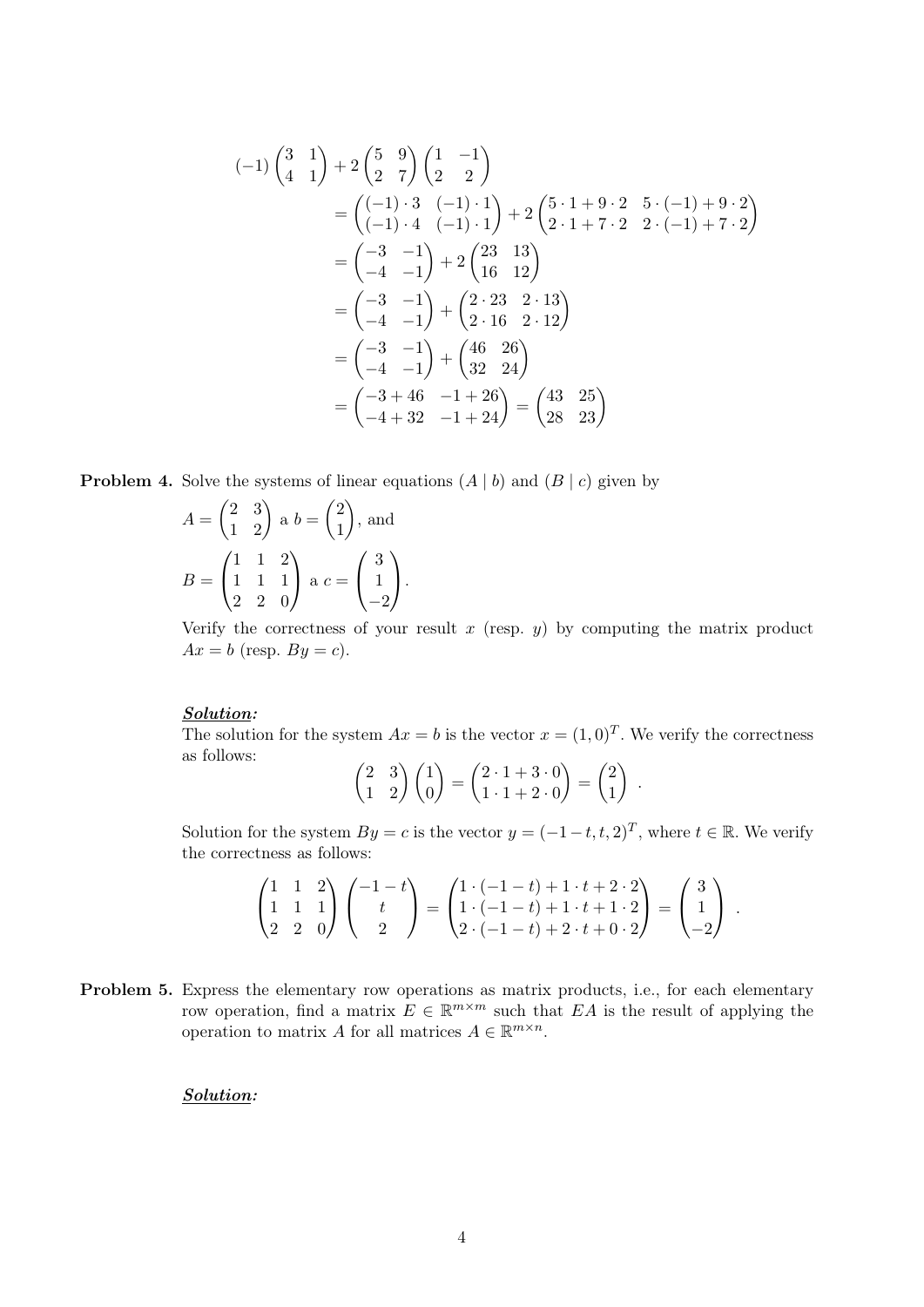(a) Multiplying the i-th row by scalar  $\alpha \neq 0$ . We can use the matrix

$$
E = \begin{pmatrix} 1 & 0 & 0 & \cdots & 0 & 0 & 0 & \cdots & 0 \\ 0 & 1 & 0 & \cdots & 0 & 0 & 0 & \cdots & 0 \\ 0 & 0 & 1 & \cdots & 0 & 0 & 0 & \cdots & 0 \\ \vdots & \vdots & \vdots & \ddots & \vdots & \vdots & \vdots & \ddots & \vdots \\ 0 & 0 & 0 & \cdots & 1 & 0 & 0 & \cdots & 0 \\ 0 & 0 & 0 & \cdots & 0 & \alpha & 0 & \cdots & 0 \\ 0 & 0 & 0 & \cdots & 0 & 0 & 1 & \cdots & 0 \\ \vdots & \vdots & \vdots & \ddots & \vdots & \vdots & \vdots & \ddots & \vdots \\ 0 & 0 & 0 & \cdots & 0 & 0 & 0 & \cdots & 1 \end{pmatrix}.
$$

We take the identity matrix and set the *i*-th diagonal element equal to  $\alpha$ .

The correctness of the above matrix  $E$  follows from the definition of matrix product. For all  $A \in \mathbb{R}^{m \times n}$ , the product EA is a matrix of order  $m \times n$ . For all row indices  $j \in [m]$  and column indices  $k \in [n]$  it holds that:

$$
[EA]_{j,k} = \sum_{l} E_{j,l} A_{l,k}
$$
  
=  $E_{j,j} A_{j,k}$   $(E_{j,l} \neq 0 \text{ only for } l = j)$   
= 
$$
\begin{cases} A_{j,k} & \text{for } j \neq i \\ \alpha A_{j,k} & \text{for } j = i \end{cases}
$$
 (substituting the values from  $E_{j,j}$ )

Therefore, the matrix EA has each row equal to the corresponding row of the matrix  $A$  – except for the *i*-th row, which is equal to the *i*-th row of A multiplied by  $\alpha$ .

(b) Swapping the i-th and the j-th row. We can use the matrix

$$
E = \left(\begin{array}{cccccccccc} 1 & 0 & \cdots & 0 & 0 & 0 & \cdots & 0 & 0 & 0 & \cdots & 0 \\ 0 & 1 & \cdots & 0 & 0 & 0 & \cdots & 0 & 0 & 0 & \cdots & 0 \\ \vdots & \vdots & \ddots & \vdots & \vdots & \vdots & \ddots & \vdots & \vdots & \vdots & \ddots & \vdots \\ 0 & 0 & \cdots & 1 & 0 & 0 & \cdots & 0 & 0 & 0 & \cdots & 0 \\ 0 & 0 & \cdots & 0 & 0 & 0 & \cdots & 0 & 1 & 0 & \cdots & 0 \\ \vdots & \vdots & \ddots & \vdots & \vdots & \vdots & \ddots & \vdots & \vdots & \vdots & \ddots & \vdots \\ 0 & 0 & \cdots & 0 & 0 & 0 & \cdots & 1 & 0 & 0 & \cdots & 0 \\ 0 & 0 & \cdots & 0 & 1 & 0 & \cdots & 0 & 0 & 0 & \cdots & 0 \\ \vdots & \vdots & \ddots & \vdots & \vdots & \vdots & \ddots & \vdots & \vdots & \vdots & \ddots & \vdots \\ 0 & 0 & \cdots & 0 & 0 & 0 & \cdots & 0 & 0 & 1 & \cdots & 0 \\ \end{array}\right)
$$

.

 $E$  is simply the identity matrix the *i*-th row and the *j*-th row swapped.

The correctness of the above matrix  $E$  follows from the definition of matrix product. For all  $A \in \mathbb{R}^{m \times n}$ , the product EA is a matrix of order  $m \times n$ . For all row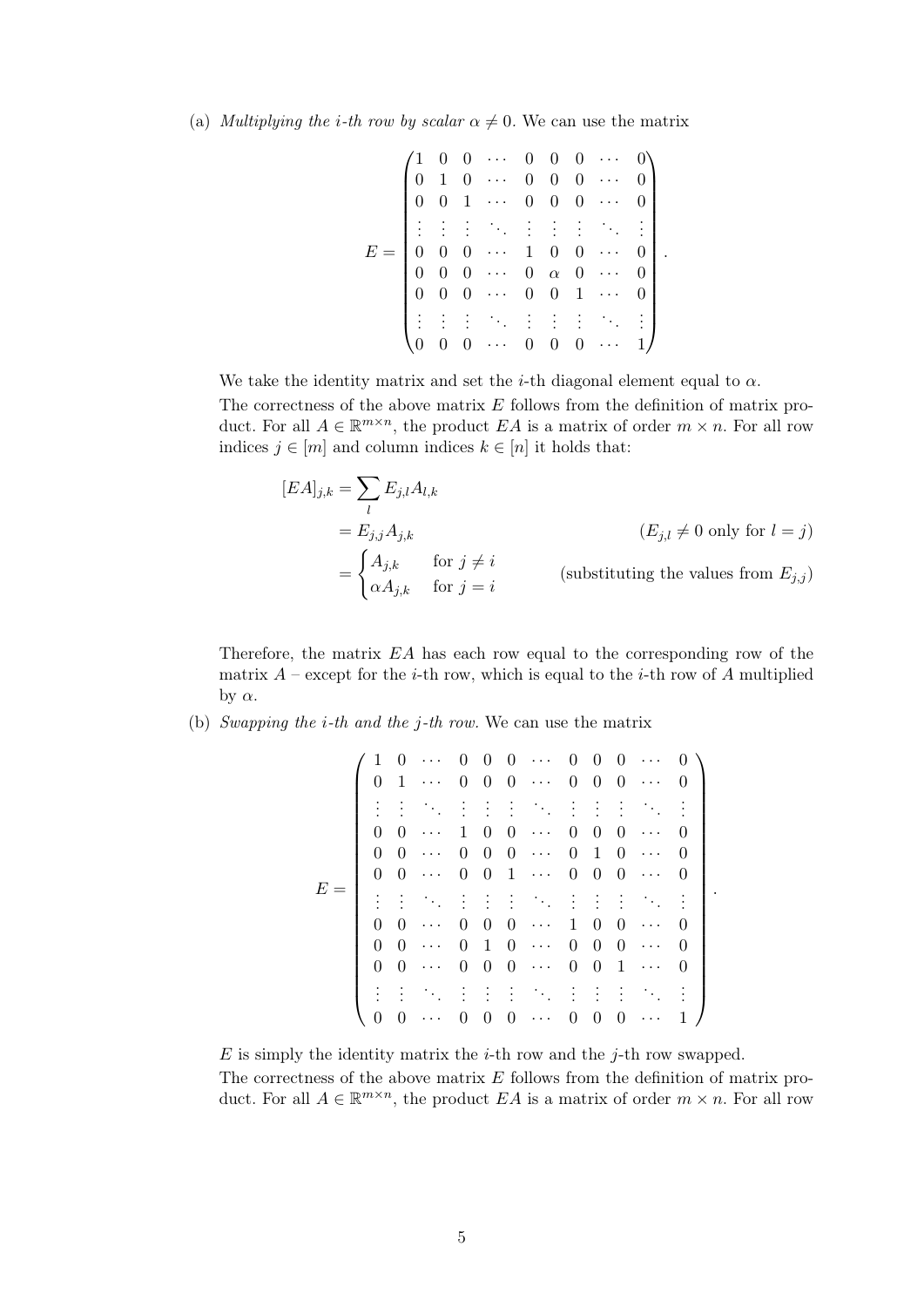indices  $j \in [m]$  and column indices  $k \in [n]$  it holds that:

$$
[EA]_{k,l} = \sum_{\ell'} B_{k,\ell'} D_{\ell',l}
$$
  
\n
$$
= \begin{cases} E_{k,k} A_{k,l} & \text{for } k \neq i, j \\ E_{k,i} A_{i,l} & \text{for } k = j \\ E_{k,j} A_{j,l} & \text{for } k = i \end{cases}
$$
 (for all other values  $\ell', E_{k,\ell'} = 0$ )  
\n
$$
= \begin{cases} A_{k,l} & \text{for } k \neq i, j \\ A_{i,l} & \text{for } k = j \\ A_{j,l} & \text{for } k = i \end{cases}
$$
 (substitung the values from E)

Therefore, the matrix  $EA$  has each row equal to the corresponding row of the matrix  $A$  – except for the *i*-th row and the *j*-th row, which are swapped.

(c) Adding an  $\alpha$ -multiple of the *i*-th row to the *j*-th row, where  $i \neq j$ . We can use the matrix

|       |  | 1              | $\theta$       | $\theta$       | $\cdots$                                  | 0        | $\theta$       | $\theta$       | $\ldots$                                  | 0              | 0              | $\theta$       |                                         | 0        |  |
|-------|--|----------------|----------------|----------------|-------------------------------------------|----------|----------------|----------------|-------------------------------------------|----------------|----------------|----------------|-----------------------------------------|----------|--|
| $E =$ |  | $\theta$       | -1             | $\overline{0}$ | $\sim$ $\sim$ $\sim$                      | $\theta$ | $\overline{0}$ |                | $0 \cdots$                                | $\overline{0}$ | $\overline{0}$ | $\overline{0}$ | $\ldots$                                | $\theta$ |  |
|       |  |                |                |                | $\ddot{\phantom{0}}$ .                    |          | $\ddot{\cdot}$ | $\cdot$        | ÷.                                        | $\ddot{\cdot}$ | $\cdot$ :      |                |                                         |          |  |
|       |  | $\theta$       | $\theta$       | $\theta$       | $\cdots$                                  | 1        | $\theta$       | $\theta$       | $\cdots$                                  | $\theta$       | 0              | $\theta$       | $\cdots$                                | $\theta$ |  |
|       |  | $\Omega$       | $\theta$       | $\theta$       | $\cdots$                                  | $\theta$ | $\mathbf{1}$   |                | $0 \cdots$                                | $\overline{0}$ | $\theta$       | $\theta$       | $\cdots$                                | $\theta$ |  |
|       |  | $\overline{0}$ | $\overline{0}$ | $\overline{0}$ | $\ldots$                                  | $\theta$ | $\overline{0}$ |                | $1 \cdots$                                | $\overline{0}$ | $\overline{0}$ | $\overline{0}$ | $\cdots$                                | $\theta$ |  |
|       |  |                |                | $\bullet$      | $\mathcal{O}_{\mathcal{A},\mathcal{C}}$   |          | ŧ.             | $\frac{1}{2}$  | $\mathcal{F}_{\mathcal{F}_{\mathcal{A}}}$ | $\vdots$       | $\cdot$        |                | $\mathcal{O}_{\mathcal{A}_\mathcal{A}}$ |          |  |
|       |  | 0              | 0              | $\Omega$       | $\cdots$                                  | 0        | $\theta$       | 0              | $\cdots$                                  | 1              | 0              | 0              | $\cdots$                                | 0        |  |
|       |  | $\Omega$       | $\theta$       | $\theta$       | $\ddots$                                  | $\theta$ | $\alpha$       |                | $0 \cdots$                                | $\theta$       | 1              | $\theta$       | $\cdots$                                | $\theta$ |  |
|       |  | $\theta$       | $\theta$       | $\theta$       | $\rightarrow$ $\rightarrow$ $\rightarrow$ | $\theta$ | $\overline{0}$ | $\overline{0}$ | $\sim$ $\sim$ $\sim$ $\sim$               | $\theta$       | $\theta$       | 1              | $\cdots$                                | $\theta$ |  |
|       |  |                |                |                |                                           |          |                | $\ddot{\cdot}$ | ŽΥ.                                       |                |                |                |                                         |          |  |
|       |  | $\theta$       | $\cup$         | $\theta$       | $\ddots$                                  | $\theta$ | $\theta$       | 0              | $\sim$ $\sim$ $\sim$                      | $\overline{0}$ | $\theta$       | $\theta$       | .                                       |          |  |

We take the identity matrix and change the element at position  $i, j$  from 0 to  $\alpha$ . The correctness of the above matrix  $E$  follows from the definition of matrix product. For all  $A \in \mathbb{R}^{m \times n}$ , the product EA is a matrix of order  $m \times n$ . For all row indices  $j \in [m]$  and column indices  $k \in [n]$  it holds that:

$$
[EA]_{k,l} = \sum_{\ell'} E_{k,\ell'} A_{\ell',l}
$$
  
\n
$$
= \begin{cases} E_{k,k} A_{k,l} & \text{for } k \neq i \\ E_{k,k} A_{k,l} + E_{k,j} A_{j,l} & \text{for } k = i \end{cases}
$$
 (for all other values of m,  $E_{k,\ell'} = 0$ )  
\n
$$
= \begin{cases} A_{k,l} & \text{for } k \neq i \\ A_{k,l} + \alpha A_{j,l} & \text{for } k = i \end{cases}
$$
 (substituting the values from E)

Therefore, the matrix EA has each row equal to the corresponding row of the matrix  $A$  – except for the j-th row, which is the sum of the  $\alpha$ -multiple of the *i*-th row and the  $j$ -th row.

**Problem 6.** Prove or disprove whether for all matrices  $A, B, C$  and **0** of the same order and real numbers  $\alpha, \beta \in \mathbb{R}$ , it holds that: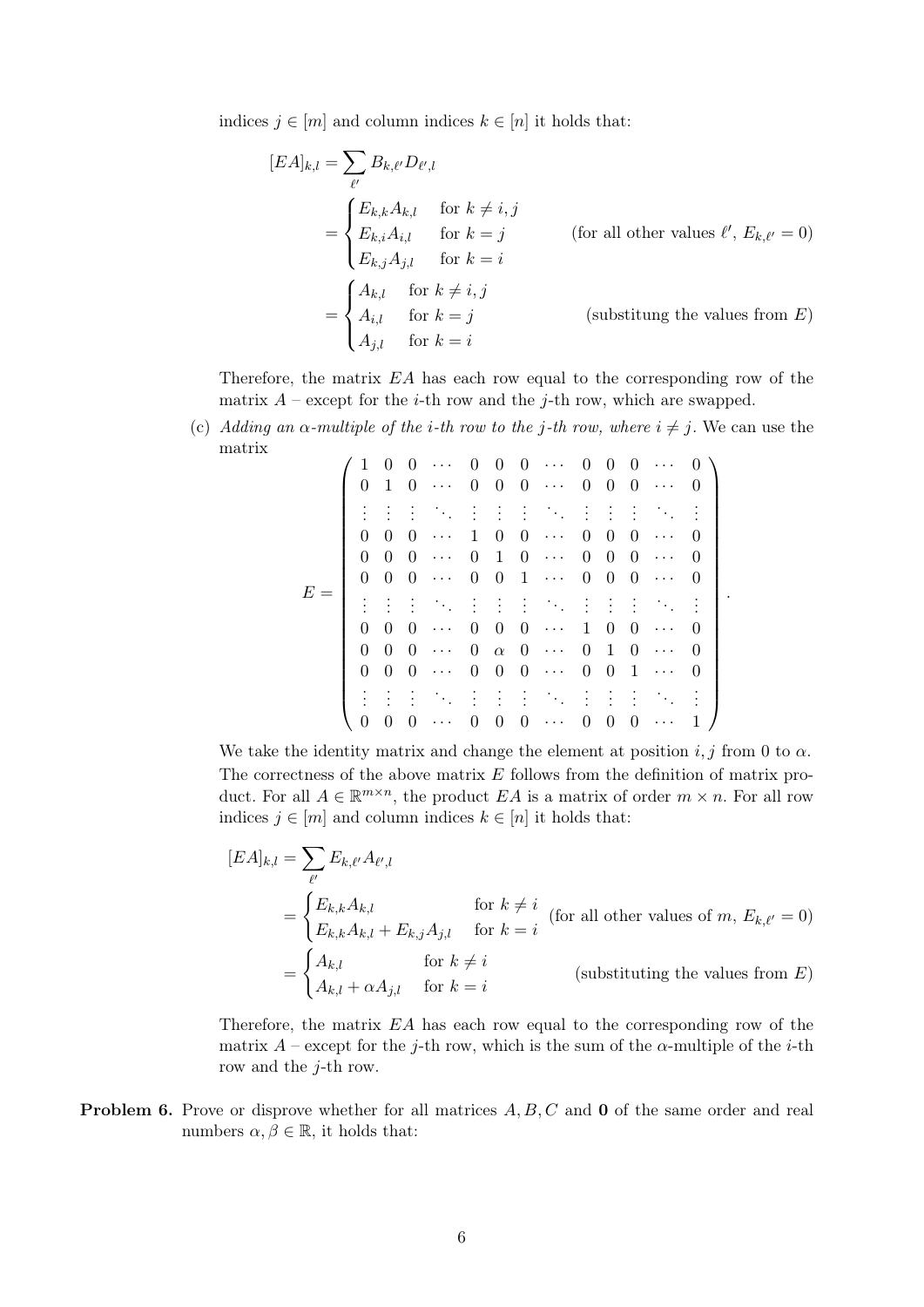(a) 
$$
A + (B + C) = (A + B) + C
$$
  
\n(b)  $A + B = B + A$   
\n(c)  $A + \mathbf{0} = A$   
\n(d)  $\alpha(\beta A) = (\alpha \beta)A$   
\n(e)  $\alpha(\beta A) = \beta(\alpha A)$   
\n(f)  $A + (-1)A = \mathbf{0}$   
\n(g)  $1A = A$ 

#### Solution:

(a) The statement is correct.

First, we verify that both sides of the identity are well defined and that they have the same dimension. The matrices  $A, B, C$  are of the same order, which we denote  $m \times n$ . On the left side, we have an addition  $B + C$  of matrices of order  $m \times n$ and we get a matrix of order  $m \times n$ , and we add it to the matrix of order  $m \times n$ . Thus, the left side of the identity is well defined and of order  $m \times n$ .

Similarly, it holds also for the right side that  $(A + B) + C$  is well defined and of order  $m \times n$ .

Now, we show the component-wise equality of the two sides. For all  $i \in [n]$  and  $j \in [m]$ , it holds that:

$$
[A + (B + C)]_{i,j} = [A]_{i,j} + [(B + C)]_{i,j}
$$
  
\n
$$
= [A]_{i,j} + ([B]_{i,j} + [C]_{i,j})
$$
  
\n
$$
= ([A]_{i,j} + [B]_{i,j}) + [C]_{i,j} \text{ (by associativity of addition over } \mathbb{R})
$$
  
\n
$$
= [(A + B)]_{i,j} + [C]_{i,j}
$$
  
\n
$$
= [(A + B) + C]_{i,j}.
$$

(b) The statement is correct.

Similarly as above, we first verify that both sides of the identity are well defined and that they have the same dimension for all matrices A and B. We argue the component-wise equality of the two sides; for all  $\in [n]$  and  $j \in [m]$ .

$$
[A + B]_{i,j} = [A]_{i,j} + [B]_{i,j}
$$
  
=  $[B]_{i,j} + [A]_{i,j}$  (by commutativity of addition over R)  
=  $[B + A]_{i,j}$ 

- (c) The statement is correct.
- (d) The statement is correct.
- (e) The statement is correct.
- (f) The statement is correct.
- (g) The statement is correct.
- **Problem 7.** Give a non-symmetric matrix A and a symmetric matrix B such that their product does not commute, i.e., such that  $AB \neq BA$ .

Is the product of symmetric matrices commutative?